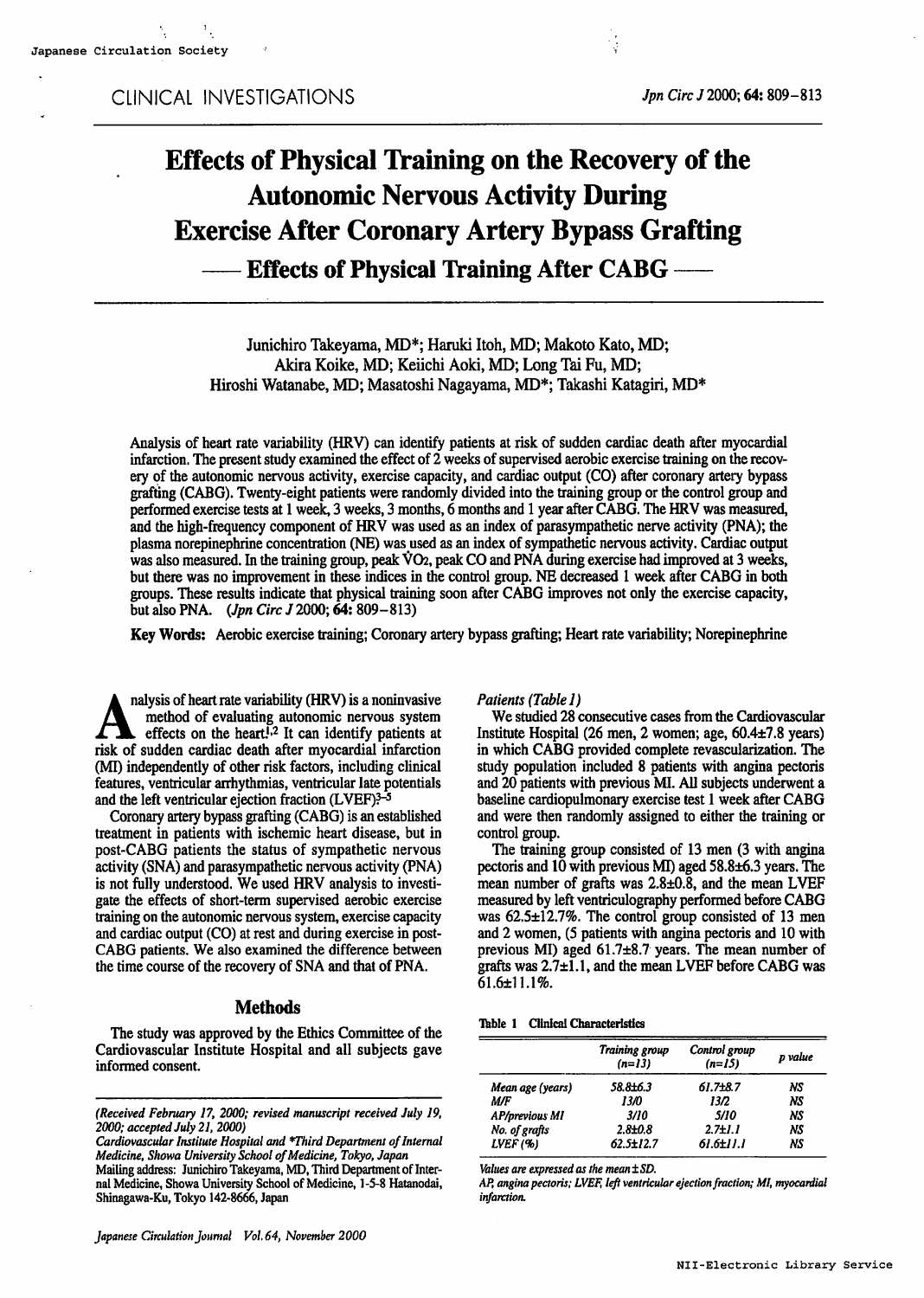#### 810

All subjects were stable and were being treated with diuretics, nitrates, Ca antagonists and anti-coagulants. Angiotensin-converting enzyme inhibitors were used in patients in the training group and in 8 patients in the control group. We excluded patients receiving  $\beta$ -blockers and those with arrhythmias (atrial fibrillation, frequent extrasystole). There were no significant differences in the age, number of grafts, LVEF or in the use of angiotensin-converting enzyme inhibitors between the 2 groups.

## Protocol

The subjects underwent cardiopulmonary exercise tests with expired gas analysis and measurement of CO at 1 week after surgery, when they no longer had a fever and were able to walk at least 200 m without symptoms or significant ECG changes.

All patients in both groups began a rehabilitation program week after CABG. In the training group, the exercise program consisted of 30 min of training on a cycle ergometer twice daily for 2 weeks. The exercise training was performed at the anaerobic threshold that was determined 1 week after CABG. One week later, the exercise test for a new exercise program was done, and patients did the training based on the new prescription for 1 more week. The patients in the control group were asked to walk  $200 \text{ m } 3$  times daily; the walking distance was increased up to 500 m within 2 weeks. After 2 weeks of rehabilitation in the hospital, all patients underwent an exercise test and were then discharged. None of the subjects followed any special physical training program after discharge from the hospital.

Cardiopulmonary exercise tests were performed to eval uate the exercise capacity, CO and autonomic nervous activity at 1 week, 3 weeks, 3 months, 6 months and 1 year after surgery.

## Cardiopulmonary Exercise Test

Cardiopulmonary exercise tests were performed with an electromagnetically controlled cycle ergometer (CPE-2000, MedGraphic Co, Minneapolis, MN, USA). After resting for 4min on the ergometer, the subject began exercising with a 4-min warm-up at  $20 W$  at  $60$ rpm; the work rate was increased by  $1 \text{ W}$  every 6s until exhaustion. A 12-lead ECG and the HR were monitored throughout the test using the Stress Test System (ML-5000, Fukuda Denshi, Tokyo, Japan). The cuff blood pressure was measured every minute with an automatic indirect manometer (Stress Test Blood Pressure Monitor STBP-780, Colin Denshi, Aichi, Japan). Respiratory gas analysis was performed using the Aero Monitor AE-280 (Minato Medical Science, Osaka, Japan), which consists of a zirconia 02 analyzer, an infrared CO2 analyzer and a hot-wire spirometer. The system was carefully calibrated before each study and  $O<sub>2</sub>$  uptake (VO<sub>2</sub>),  $CO<sub>2</sub>$ output (VCO2), and expired tidal volume were continuously measured on a breath-by-breath basis.

The anaerobic threshold was determined from the gas exchange data by the V-slope method<sup>6</sup> using software developed at our institute that determines the turning point of the  $VO_2-VCO_2$  relation curve using 2 linear regression lines. The peak O<sub>2</sub> was defined as the mean VO<sub>2</sub> during the last 30s of each test.

## Power Spectral Analysis and HRV

HRV data were analyzed by fast Fourier transformation. Spectral analysis of HRV was performed according to the methods described by Yamamoto and Hughson? Before the HRV spectra were analyzed, we screened 3 min of HRV data, excluding the first minute from the rest period and 20 W of the warm-up period, for extra or missing beats that could affect the results of spectral analysis. Abnormal intervals were corrected by either omitting (those <300ms) or inserting beats (those with double or triple length of preceding intervals)? with less than 2% of the total beats being corrected manually in this way. Spectral HRV is expressed as low-frequency (LF: 0.04-0.15 Hz) component and a high-frequency (HF:  $0.15-0.80$  Hz) component; in this study the power of the HF component was used as an index of PNA.

## Assay of Norepinephrine (NE)

Blood samples for NE were obtained at rest and the end of the 4-min warm-up. Samples were transferred immediately into ice-cold tubes containing ethylenediamine tetraacetic acid and centrifuged at 4°C. Plasma was separated and stored at -80°C until assayed. The plasma concentration of endogenous NE was determined using an HLA-725CA automated catecholamine analyzer (Tosoh, Tokyo, Japan), which consists of a high-performance liquid chromatography column with fluorescence detection using 1,2-diphenylethylenediamine as the fluorescence derivation reagent. The plasma NE concentration was used as an index of SNA.

## Measurement of CO

Cardiac output was measured at rest and at peak exercise by the dye dilution method with indocyanine green? using an ear photoelectric transducer. Analysis was performed by special purpose computer (Cardiac Output Computer MLC-4200, Nihon-Koden, Tokyo, Japan), a method that is considered comparable to measuring CO during exercise!<sup>0</sup>

## Statistical Analysis

Data are expressed as the mean $\pm$ SD. The statistical significance of differences were analyzed with unpaired t test and 2-way analysis of variance (ANOVA) followed by Tukey-Kramer's test for between-group comparisons and Dunnett's test for individual comparisons of values at 1 week versus those at 3 weeks, 3 months, 6 months, and 1 year. A p value less than 0.05 was considered statistically significant.

## Results

None of the 28 patients had any major complications, such as worsening of heart failure, worsening of ischemia, sudden cardiac death or other cardiac events, during the study.

#### Exercise Capacity

The anaerobic threshold increased significantly in the training group at 3 weeks after surgery compared with 1 week after surgery (from  $10.6\pm1.6$  to  $11.9\pm1.6$  ml $\cdot$ min<sup>-1</sup> $\cdot$ kg-1, p=0.04). In the control group, the anaerobic threshold showed no increase at 3 months after surgery, and the eventual increase did not become significant until 6 months after surgery (from  $11.6 \pm 1.3$  to  $13.1 \pm 1.3$  ml·min<sup>-1</sup>·kg<sup>-1</sup>, p=0.01). The change from baseline was significantly greater in the training group than in the control group at  $\bar{3}$  weeks after surgery  $(1.3\pm 1.2 \text{ vs } -0.2\pm 0.9 \text{ ml} \cdot \text{min}^{-1} \cdot \text{kg}^{-1}, \text{p=0.02}).$ 

The peak  $\dot{V}O_2$  increased significantly at 3 weeks after surgery compared with 1 week after surgery in the training group only (from  $13.1\pm1.7$  to  $16.1\pm2.0$  ml·min<sup>-1</sup>·kg<sup>-1</sup>  $p=0.001$ ). The control group exhibited a significant increase

Japanese Circulation Journal Vol. 64, November 2000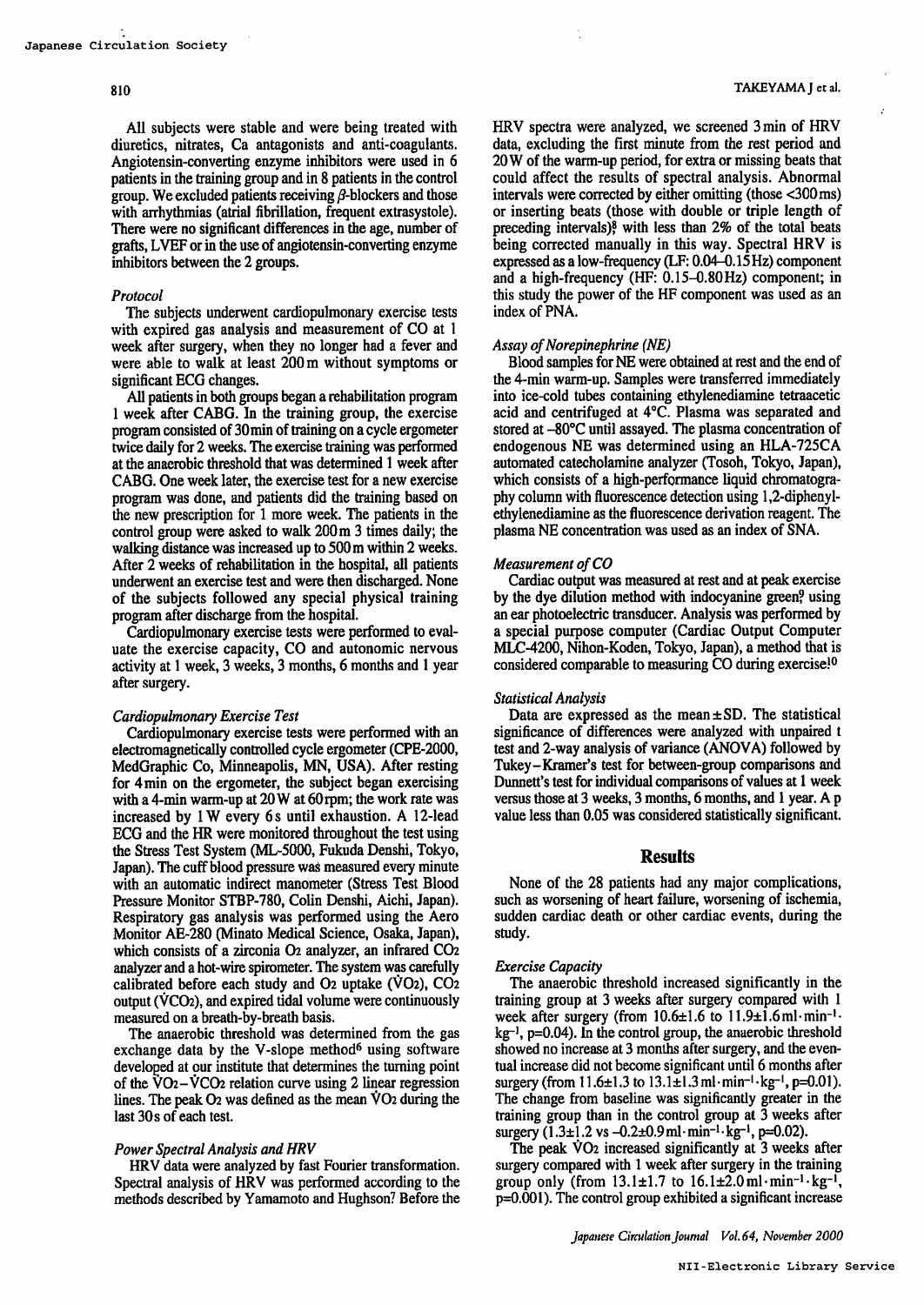## Exercise and Recovery of SNA and PNA 811

|  |  | Table 2 Changes in the Anaerobic Threshold, Peak VO <sub>2</sub> and Body Weight |  |  |
|--|--|----------------------------------------------------------------------------------|--|--|
|--|--|----------------------------------------------------------------------------------|--|--|

|                                                | ' week          | 3 weeks          | 3 months         | 6 months        | l year                 |
|------------------------------------------------|-----------------|------------------|------------------|-----------------|------------------------|
| Anaerobic threshold $(ml·min-1·kg-1)$          |                 |                  |                  |                 |                        |
| Training group                                 | 10.6±1.6        | $11.9 \pm 1.6*$  | $13.2 \pm 1.6^*$ | 13.6±1.0*       | $14.4 \pm 2.1*$        |
| Control group                                  | $11.6 \pm 1.3$  | $11.4 \pm 1.5$   | $12.5 \pm 1.9$   | $13.1 \pm 1.3*$ | 13.2±0.9*              |
| Peak $VO2$ (ml $\cdot$ min $-I \cdot kg - I$ ) |                 |                  |                  |                 |                        |
| Training group                                 | $13.1 \pm 1.7$  | $16.1 \pm 2.0$ * | 18.9+2.5*        | 19.8±2.8**      | $21.7\pm 2.6$ **       |
| Control group                                  | $13.7{\pm}2.5$  | $14.8{\pm}2.3$   | $17.2{\pm}2.8*$  | $17.6 + 2.4*$   | 18.0 <del>1</del> 2.0* |
| Body weight (kg)                               |                 |                  |                  |                 |                        |
| Training group                                 | 64.3±6.3        | $62.3{\pm}6.8$   | 64.0±6.4         | 64.9+6.4        | 64.2±7.0               |
| Control group                                  | $63.2{\pm}10.7$ | 59.8±8.6         | $66.7 \pm 10.2$  | 64.5±10.9       | $65.3 \pm 12.1$        |

Values are expressed as the mean $\pm$ SD. \*p<0.05 vs I week,  $tp$ <0.05 vs Control group.

|  |  |  |  |  |  | Table 3 Changes in the Cardiac Output (CO) at Rest and Peak CO |  |
|--|--|--|--|--|--|----------------------------------------------------------------|--|
|--|--|--|--|--|--|----------------------------------------------------------------|--|

|                | week            | 3 weeks         | 3 months        | 6 months        | I year          |
|----------------|-----------------|-----------------|-----------------|-----------------|-----------------|
| CO at Rest     |                 |                 |                 |                 |                 |
| Training group | $3.94{\pm}0.63$ | $4.61 + 0.37$   | $4.33{\pm}0.41$ | $4.32 + 0.38$   | $4.24 \pm 0.27$ |
| Control group  | $4.48{\pm}0.80$ | $4.41 \pm 0.71$ | $4.43{\pm}0.53$ | 4.59±0.40       | $4.31 \pm 0.56$ |
| Peak CO        |                 |                 |                 |                 |                 |
| Training group | $10.6{\pm}2.4$  | $13.4\pm2.1*$   | $13.7{\pm}2.7*$ | $14.4{\pm}3.7*$ | 15.0±3.5*       |
| Control group  | $11.9{\pm}2.8$  | $12.0 \pm 2.5$  | $13.4{\pm}2.0$  | $13.1 \pm 2.4$  | $13.1 \pm 1.6$  |

Values are expressed as the mean  $\pm SD$ . \*p<0.05 vs I week,  $tp$ <0.05 vs Control group.

Table Changes in the Plasma Norepinephrine (NE) Concentration and High-Frequency (HF) Component

|                                   | l week          | 3 weeks         | 3 months          | 6 months         | I year             |
|-----------------------------------|-----------------|-----------------|-------------------|------------------|--------------------|
| At rest                           |                 |                 |                   |                  |                    |
| $NE$ (pg/ml)                      |                 |                 |                   |                  |                    |
| Training group                    | 618±195         | 358±90*         | 381±176*          | $327 + 86*$      | 329±100*           |
| Control group                     | 536±184         | 370±168*        | 374±126*          | $315 \pm 108*$   | 333±115*           |
| $HF$ component $(ms^2)$           |                 |                 |                   |                  |                    |
| Training group                    | 24.8±14.7       | $35.3 \pm 22.3$ | $42.4 \pm 14.3*$  | 50.9130.6*       | 70.6±52.9*         |
| Control group                     | $20.4 \pm 13.9$ | 35.0±17.0       | $43.0 + 9.2*$     | 46.6±19.0*       | 52.0±16.7*         |
| At 20 W of constant load exercise |                 |                 |                   |                  |                    |
| $NE$ (pg/ml)                      |                 |                 |                   |                  |                    |
| Training group                    | 840±380         | 470±90*         | 430±210*          | 380±150*         | 360±150*           |
| Control group                     | 980±490         | 550+310*        | 550±230*          | 500±0.18*        | 510+200*           |
| $HF$ component $(ms^2)$           |                 |                 |                   |                  |                    |
| Training group                    | $9.6 + 6.2$     | $21.0 + 19.9*$  | $31.5 + 22.7$ *t  | $32.1 + 24.7$ ** | $36.0 \pm 20.7$ *1 |
| Control group                     | $8.8{\pm}7.5$   | $9.4 \pm 8.7$   | $18.5 \pm 12.7$ * | $17.3 \pm 15.4$  | $19.4 \pm 17.6*$   |

Values are expressed as the mean  $\pm SD$ . \*p<0.05 vs I week,  $tp<0.05$  vs Control group.

in the peak  $\dot{V}O_2$  at 3 months after surgery compared with 1 week after surgery (from 13.7±2.5 to 17.2±2.8ml-min-1  $kg<sup>-1</sup>$ , p=0.003). The change from baseline was greater in the training group than in the control group at all measurement points.

There were no significant body weight changes through out the study in either group (Table 2).

## CO

The CO at rest showed no significant increase from 1 week to 1 year after surgery in either group and there was no significant difference between the groups. The peak CO increased significantly from  $1$  week to  $3$  weeks after surgery (from 10.6±2.4 to 13.4±2.1L/min, p=0.01) and increased slightly thereafter in the training group. The control group showed no significant increase in the peak CO from 1 week to 1 year after surgery (Table 3). The change in CO from baseline was significantly greater in the training group than in the control group at 3 weeks after surgery  $(2.8\pm 2.2 \text{ vs } 3.2\text{ s})$  $0.1 \pm 1.5$ L/min, p=0.02).

#### Plasma NE Concentration

The plasma NE concentration at rest decreased early after surgery (at 3 weeks) in both groups; there was no significant difference in the change in the NE concentration between the groups. In the overall study population, the plasma NE concentration decreased significantly at 3 weeks after surgery (1 week=565±192, 3 weeks= $365±141$ <sup>\*</sup> 3 months=  $377\pm150$ \* 6 months=320±100\* 1 year=331±108\*pg/ml,  $*$ p<0.05 vs 1 week).

The plasma NE concentration at 20W of constant load exercise showed the same pattern as that of at rest. In the overall study population, the plasma NE concentration decreased significantly at 3 weeks after surgery  $(1 \text{ week} =$ 917±450, 3 weeks =  $509\pm236$ \* 3 months =  $494\pm225$ \* 6 months=442±177\* 1 year=439±189\*pg/ml, \*p<0.05 vs 1 week). The age-matched normal value (21 men and women) of the NE concentration at 20W of constant load exercise was  $290±110$  pg/ml in our laboratory.

## **HRV**

The HF component at rest increased significantly at 3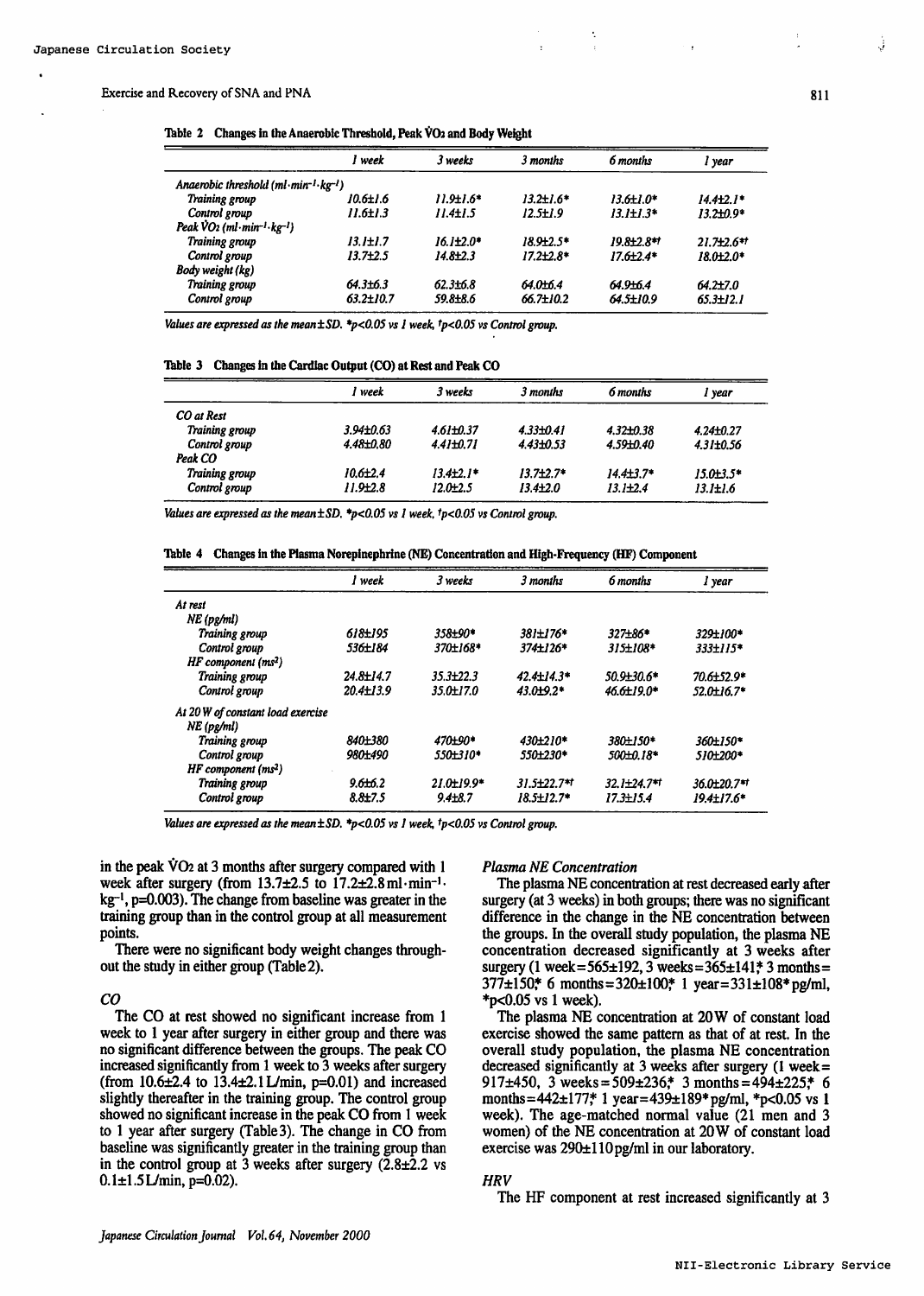| Table 5 Changes in the Respiratory Rate (RR) and Tidal Volume (TV) |  |  |  |  |  |  |  |
|--------------------------------------------------------------------|--|--|--|--|--|--|--|
|--------------------------------------------------------------------|--|--|--|--|--|--|--|

|                                   | l week         | 3 weeks        | 3 months                 | 6 months        | l year         |
|-----------------------------------|----------------|----------------|--------------------------|-----------------|----------------|
| At rest                           |                |                |                          |                 |                |
| RR                                |                |                |                          |                 |                |
| Training group                    | $20.4{\pm}3.9$ | 19.914.1       | 19.314.0                 | $19.7 + 2.5$    | $19.1 \pm 3.7$ |
| Control group                     | $22.3{\pm}4.0$ | $19.3{\pm}3.5$ | $18.7 + 2.5*$            | $18.1 \pm 3.6*$ | $19.2{\pm}2.0$ |
| Tν                                |                |                |                          |                 |                |
| Training group                    | 617.5±86.7     | 636.7±115.6    | 625.7±138.5              | 624.4±120.9     | 655.7±106.2    |
| Control group                     | 594.1±107.2    | 581.7±117.8    | 601.0 <del>1.</del> 92.5 | 635.5±87.1      | 607.3±101.0    |
| At 20 W of constant load exercise |                |                |                          |                 |                |
| RR                                |                |                |                          |                 |                |
| Training group                    | 24.9±4.1       | $23.9 + 4.2$   | $21.6 \pm 3.3$           | $22.3 + 4.1$    | $22.0 \pm 3.3$ |
| Control group                     | 25.9±4.6       | $23.4{\pm}3.6$ | $23.0{\pm}2.5$           | $22.6 + 6.7$    | $23.1 \pm 3.8$ |
| TV                                |                |                |                          |                 |                |
| Training group                    | 1005.1±155.5   | 1036.3±129.9   | 1021.8±170.4             | 1121.5±226.0    | 1160.0±157.5   |
| Control group                     | 993.8±139.3    | 1004.9±142.8   | 1033.1±158.2             | 1096.4±128.5    | 1065.4±150.5   |

Values are expressed as the mean  $\pm$  SD. \*p<0.05 vs I week, \*p<0.05 vs Control group.

months after surgery compared with 1 week after surgery in both groups (from  $24.8 \pm 14.7$  to  $42.4 \pm 14.3$  ms<sup>2</sup> in the training group,  $p=0.02$ ; from 20.4 $\pm$ 13.9 to 43.0 $\pm$ 9.2ms<sup>2</sup> in the control group, p=0.013). There was no significant difference between the groups. In the overall study population, the HF component increased significantly at 3 weeks after surgery  $(1 \text{ week} = 21.4 \pm 14.6, \overline{3} \text{ weeks} = 35.1 \pm 19.4, \overline{3} \text{ months} =$  $42.7 \pm 12.0$ \* 6 months= $49.1 \pm 26.4$ \* 1 year=61.6 $\pm 40.2$ \* ms<sup>2</sup>,  $*p<0.05$  vs 1 week). The age-matched normal value (18 men and 2 women) of the HF component at rest determined in our laboratory was 159.8±96.0ms2.

The HF component at 20W of constant load exercise increased significantly at 3 weeks after surgery compared with 1 week after surgery in the training group (from 9.6 $\pm$ 6.2 to 21.0 $\pm$ 19.9 ms<sup>2</sup>, p=0.04). In the control group, the  $HF$  component did not increase significantly until  $\overline{3}$  months after surgery (from  $8.8 \pm 7.5$  to  $18.5 \pm 12.7$  ms<sup>2</sup>, p=0.04) (Table 4). The improvement from baseline was smaller in the control group than in the training group at all measure ment points. In the overall study population, the HF compo nent increased significantly at 3 months after surgery (1 week=9.2 $\pm$ 8.2, 3 weeks=14.9 $\pm$ 13.0, 3 months=24.3 $\pm$ 19.0\* 6 months =  $24.3\pm21.6$ ;\* 1 year =  $26.4\pm20.7$ \* ms<sup>2</sup>, \*p<0.05 vs week). The age-matched normal value (18 men and women) of the HF component at  $20 W$  of constant load exercise determined in our laboratory was 74.5±56.3 ms2.

#### **Discussion**

decrease in PNA in patients with ischemic heart disease may be associated with sudden cardiac death, which makes PNA a prognostic marker in these patients? SNA reflects the severity of heart failure and is closely associated with prognosis.11 The present study assessed SNA and PNA at rest and during 20 W of constant load exercise in patients after CABG by measuring the plasma NE concentration and HRV, and previous data supported the concept that physical training improves not only the exercise capacity but also PNA.

The measurement of HRV during exercise has been reported as useful for evaluating the autonomic nervous function during low-intensity exercise.<sup>12,13</sup> In the present study, the ratio of the LF to HF components of HRV, which has been shown to be an index of SNA,<sup>14</sup> showed no association with the plasma NE concentration, and this may have been partly a result of the short sampling period.

It has also been reported that the HF component is influ enced by the ventilatory pattern;<sup>15</sup> that is, a higher respiratory rate reduces the HF component, and a larger tidal volume increases it. In the present study, the respiratory rate tended to decrease slightly and the tidal volume tended to increase slightly at rest and at 20W of exercise in both groups (Table5); there were no significant differences in these parameters between the 2 groups at any measurement point. The ventilatory pattern might affect the value of the HF component, but the difference in the HF component between the present groups was not because of the ventila tory pattern.

The time courses of the recovery of SNA and PNA were different. In the overall study population, SNA improved soon after surgery, whereas PNA improved at 3 months after surgery.

Arterial and cardiopulmonary baroreflex control, both of which are reduced in patients with acute MI, gradually recovers during the chronic phase.<sup>16,17</sup> Exercise training in young athletes increases the cardiopulmonary baroreflex control,18 and PNA has been shown to be decreased in sedentary healthy subjects!<sup>9,20</sup> These results suggest that aerobic exercise training soon after CABG could correct the autonomic imbalance observed after this operation, probably by improving the baroreflex sensitivity. We also speculate that the effects of exercise training on autonomic nervous activity may not differ between the diseased state and the state of deconditioning without disease; however, these speculations will have to be tested in future studies.

In the training group the anaerobic threshold, peak VO2, HF component during exercise and peak CO increased significantly at 3 weeks after surgery compared with the baseline values, whereas in the control group these indices did not improve. Moreover, the improvements of the peak VO2 and the HF component in the training group persisted for months. The reason for this is unknown, but it is possible that the physical training before discharge encouraged patients to continue exercising after they left the hospital. No significant difference was noted between the groups in the change of the plasma NE concentration. The aerobic exercise training did not affect the recovery of SNA, even though SNA was activated during exercise.

We conclude that aerobic exercise training early after CABG was associated with early and long-term improve ments in exercise capacity and PNA during exercise without affecting the recovery of SNA. The present data also indicate

Japanese Circulation Journal Vol.64, November 2000